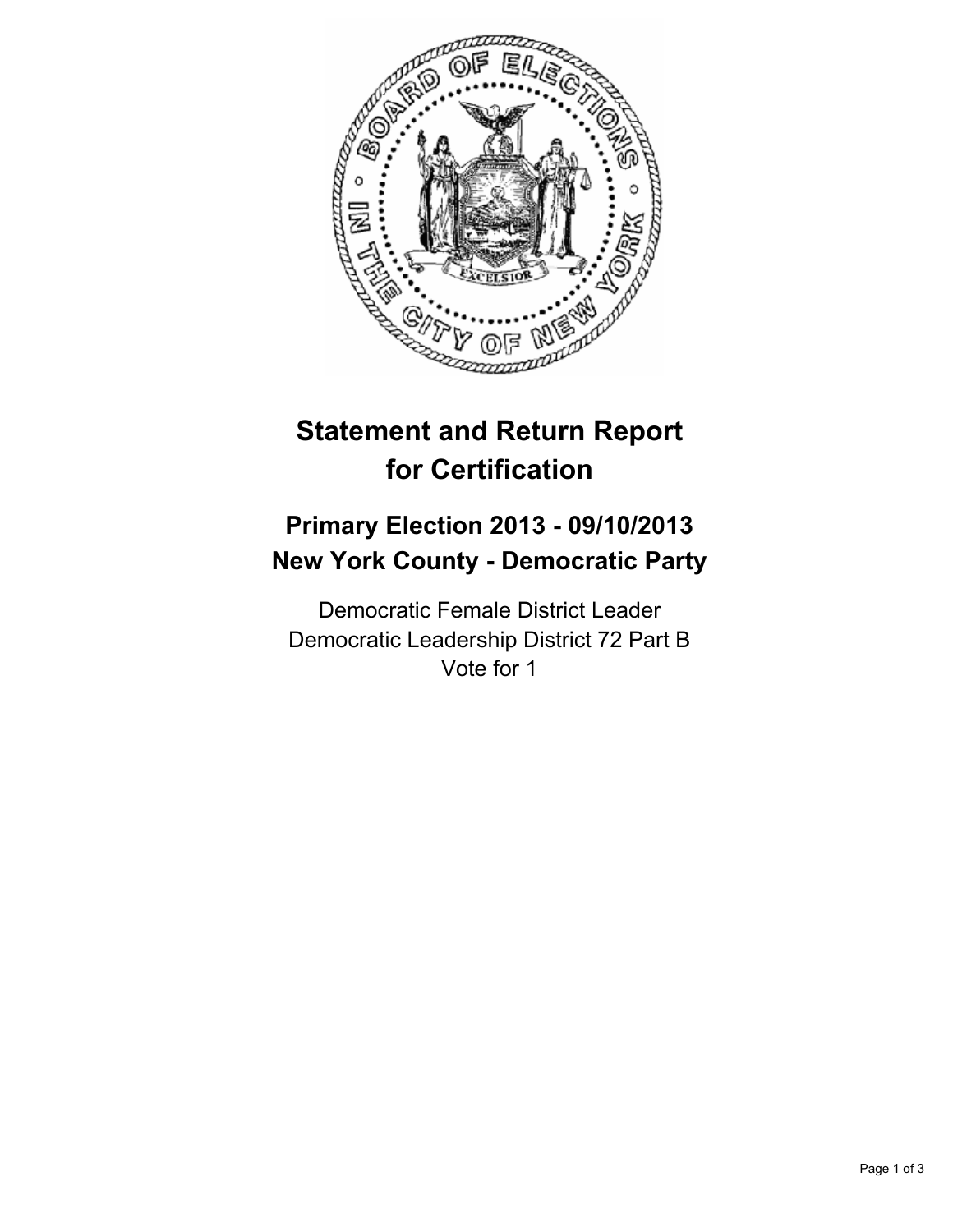

#### **Assembly District 72**

| ALSACIA M. JIMENEZ<br><b>GABRIELA ROSA</b><br><b>Total Votes</b> | 835<br>2,690<br>3.525 |
|------------------------------------------------------------------|-----------------------|
|                                                                  |                       |
|                                                                  |                       |
|                                                                  |                       |
| AFFIDAVIT                                                        | 92                    |
| SPECIAL PRESIDENTIAL                                             | 0                     |
| <b>FEDERAL</b>                                                   | 0                     |
| ABSENTEE/MILITARY                                                | 95                    |
| <b>EMERGENCY</b>                                                 | 4                     |